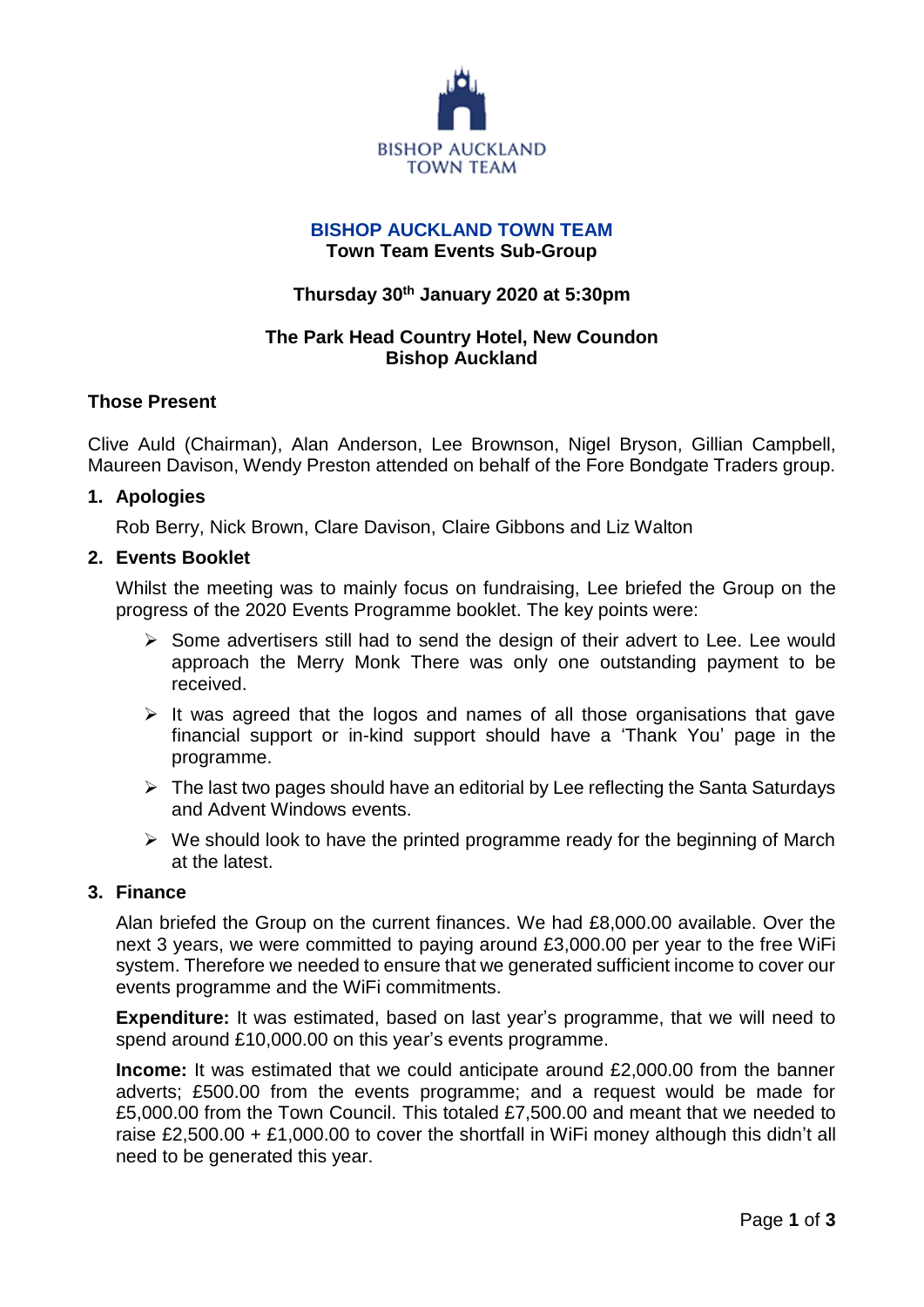At the Town Council meeting on Tuesday 21<sup>st</sup> January 2020, Nigel and Clive had stated that they would be submitting a formal application for funding at the next Finance Committee meeting on Tuesday 25<sup>th</sup> February, for a decision to be made at the Town Council meeting of the 3rd March 2020.

Fundraising: A long discussion took place on ideas to raise funds during this year. The following were the key proposals:

 $\triangleright$  Within the next fortnight Alan would secure the advertisers for the banners. It is already known that some businesses who had banners last year will not be renewing them this year. There may be costs involved in printing new banners, so it was agreed that once Alan had spoken to the potential advertisers, we would consider what action to take with new ones.

This was the last year for these banners and  $-$  at a future meeting  $-$  we would look to create a new design. It was agreed that Lee approach Auckland Project to identify if they would be interested in sponsoring a new banner design.

- $\triangleright$  Seek to maximise the profit from the 2020 programme.
- $\triangleright$  Approach the Spice Lounge to see if they would support a fundraising Quiz Night and find a suitable date. Nigel agreed to approach Issy.
- $\triangleright$  Clive agreed to approach some of the local businesses and request donations for the Town Team.
- $\triangleright$  A fundraising event at the Merry Monk had been proposed by Christian Burns. Local business people would be invited to meet with us at the Merry Monk, with refreshments available. We could promote our work and seek financial support. It was agreed to follow this up and Lee was requested to approach Christian.
- $\triangleright$  It was agreed that we should hold a 'Town Raffle' over a period of months to generate income. We needed to get about 4 high value prizes – along with others – to promote the raffle. It was agreed that everybody approach their contacts for prizes. The process was agreed as:
	- $\rightarrow$  Seek prizes: Print tickets: Start selling tickets at the Eggstravaganza: Continue selling at events etc; Announce winners at the Bishop Celebrating Together event in September.
- $\triangleright$  Investigate the possibility of using the Town Hall for a ticketed entertainment event. Alan would approach Janet Strong – Town Hall Manager – to identify if a reduced room hire rate was possible.
- $\triangleright$  The Easy Funding cash back website was proposed by Gillian. Under the scheme, when a business purchased goods from a recognised retailer through the Easy Funding scheme, we could have a commission on the sales – the rate would vary between each retailer. It is likely to be around 2%.

We would need to register and businesses would have to log onto the Easy Funding website and make the purchases to the retailer via this site. Gillian would identify what we would need to do and the Group agreed in principle that we should join the scheme.

Alan reported that the Scotto funding bid for the VE Day would be considered in March 2020.

#### **4. Any Other Business**

**Armed Forces Day:** Gillian gave details of an organisation that could provide an 'It's A Knockout' activity day. This would cost around £1,200.00 but they would provide the equipment and activity. Teams would need to be sought. We would also need to identify